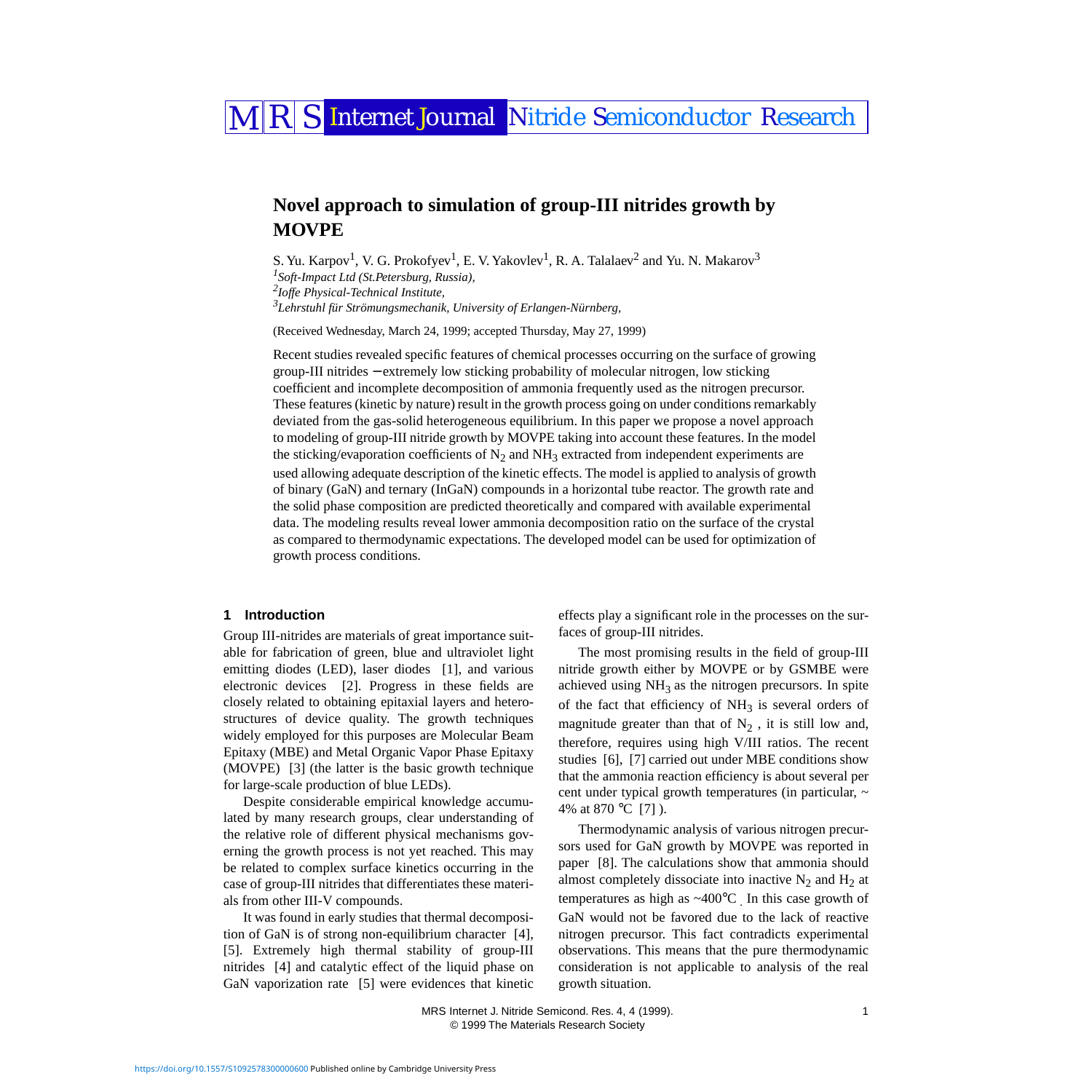Attempts to take into account the non-equilibrium nature of the surface processes were made in a few works [\[9\]](#page-5-8), [\[10\],](#page-5-9) [\[11\].](#page-5-10) Koukitu and Seki [\[9\]](#page-5-8) calculated a dependence of the GaN growth rate on temperature that correlated with the experimental data on MBE growth of GaN. However, their results were obtained by excluding from consideration the dominant pathway of nitrogen desorption from the surface − associative desorption of  $N_2$  (actually in ref. [\[9\]](#page-5-8), it was assumed that only atomic nitrogen can desorb from the surface of GaN). Obviously, this assumption disagrees with the numerous data of mass-spectrometric measurements (see, for example, [\[4\]](#page-5-3)).

A modification of the thermodynamic approach was proposed to study growth of InGaN ternary compounds by MOVPE [\[10\]](#page-5-9) and GaN by Hydride Vapor Phase Epitaxy (HVPE) [\[11\].](#page-5-10) To take into account the non-equilibrium nature of the ammonia decomposition on the growth surface an adjustable parameter, *X,* was introduced as the stoichiometric coefficient into the heterogeneous cracking reaction of  $NH<sub>3</sub>$ :

NH<sub>3</sub> = 
$$
(1-X)
$$
 NH<sub>3</sub> +  $X/2$  N<sub>2</sub> +  $3X/2$  H<sub>2</sub>

Then a fitting procedure was applied to determine the value of *X* . Obviously, such an approach can be valid only for a narrow range of process parameters, because it is not related to any realistic physical base. In addition it does not allow one to get insight into mechanisms underlying the growth process of group-III nitrides.

An approach allowing one to account for the surface kinetics related to group III-nitrides was developed in our previous studies and applied to modeling of GaN growth by MBE [\[12\]](#page-5-11) [\[13\]](#page-5-12). The approach is based on introducing a temperature dependent sticking/evaporation coefficient of molecular nitrogen on group-III nitride surfaces into the quasi-equilibrium model of the MBE growth process. The values of the sticking coefficients were extracted from independent experimental data on Langmuir evaporation of binary nitrides in vacuum. Such a way allowed us to get adequate understanding of the main growth trends reported in the literature. But generalization of this approach to the case of MOVPE growth appears to be non-trivial procedure.

In this paper we report on the novel quasi-equilibrium model of MOVPE growth of binary and ternary group III-nitrides where the non-equilibrium effects discussed above are taken into account. It should be noted that the proposed approach has a general character which makes the model applicable to description of the growth processes where kinetic limitations are important at the stage of adsorption/desorption of the gas phase species at the surface of the growing crystal.

## **2 Model of group III-nitride growth by MOVPE**

Modeling of an MOVPE process requires description of various physical phenomena such as gas mixture flow , heat transfer and species mass transport from the reactor inlet to the substrate. The mathematical models of these processes have been developed for many years and are widely described in the literature (see, for instance, [\[14\]\)](#page-5-13). In this paper we focus on the interaction of a gasphase species with the growing surface of the crystal. As discussed in [1](#page-0-3) this topic is a bottleneck in understanding of specific features of the growth process.

Our approach is based on two main assumptions:

**A.** The atoms in the adsorption layer are nearly in thermodynamic equilibrium with the crystal. This means that the rate of atomic incorporation from the adsorption layer into the crystal (occurring at the step edges) and the rate of the reverse process – crystal decomposition (with atomic release back into the adsorption layer) are much higher than their net difference equal to the growth rate of the crystal.

**B.** Kinetic effects occurring at the stage of adsorption/desorption can be accounted for by introducing the sticking/evaporation coefficients of the individual species. Generally, these coefficients are dependent on temperature and partial pressures of the species.

Below the formulation of the model is given separately for binary and ternary compounds.

#### **2.1 Binary compounds**

Let us consider  $N_c$  gaseous species, named as  $S_i$ , taking part in the growth process and transportation in the gas phase of  $N_e$  elemental components. Let  $N_r$  independent heterogeneous chemical reactions occur on the growth surface (generally,  $N_r = N_c - N_e$ ). These reactions can be written in a symbolic form

$$
\sum_{i=1}^{N_c+1} \nu_{ji} S_i = 0 \quad , \quad j = 1...N_r \tag{1}
$$

<span id="page-1-0"></span>where  $v_{ji}$  is the matrix of stoichiometric coefficients (positive for the reagents and negative for the products of reactions). The summation in Equation [\(1\)](#page-1-0) is extended to  $N_c+1$  reactants since formation of the solid nitride compound  $(i = N_c + 1)$  has to be accounted for in the chemical reactions as well.

We assume that the adsorption/desorption process can be described by using the Hertz-Knudsen equations, i.e. that the net adsorption rate of the *i-*th species at the surface is expressed as: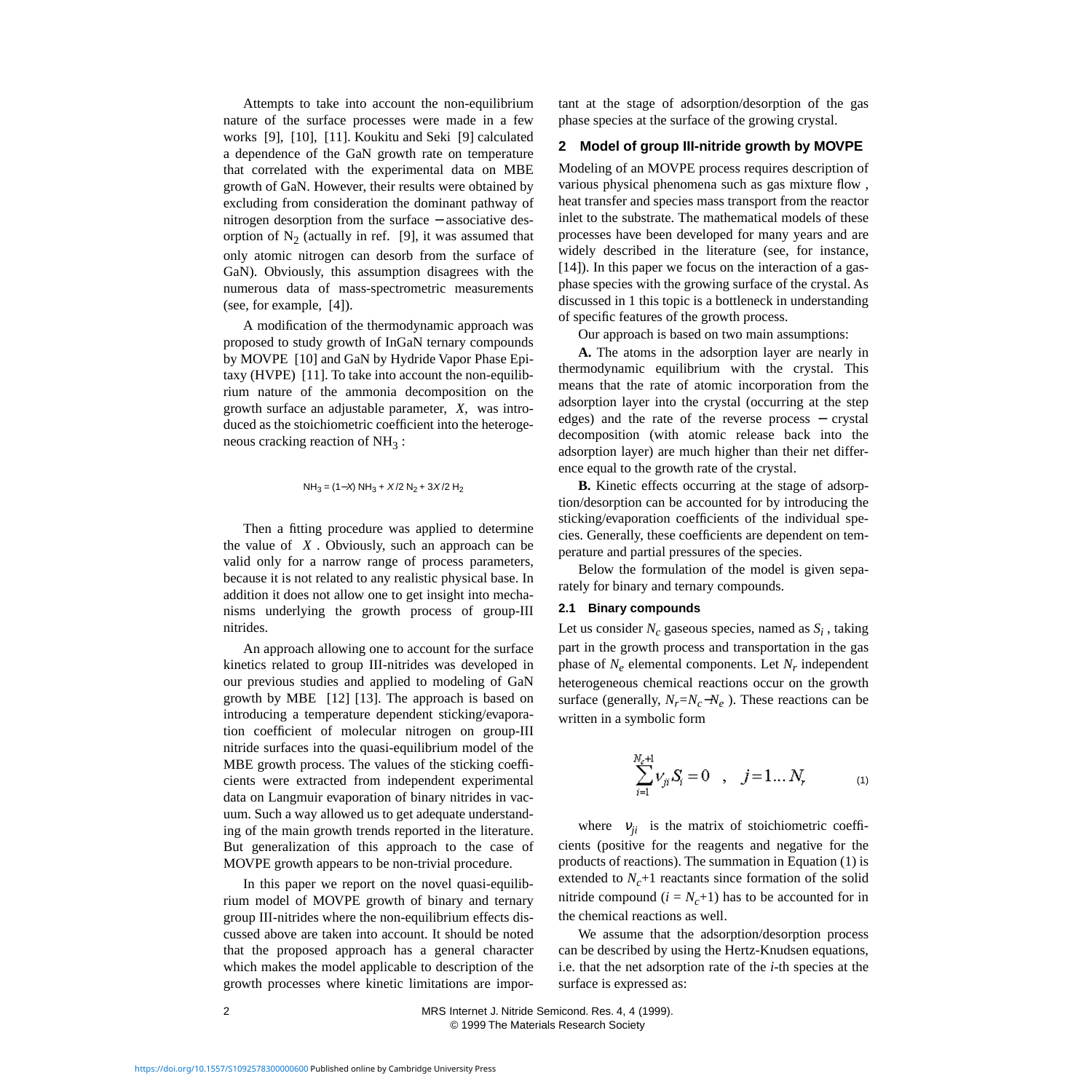$$
J_s = \alpha_s \beta_s \left( p_s - p_s^0 \right) \tag{2}
$$

<span id="page-2-0"></span>Here  $\alpha_i$  is the sticking/evaporation coefficient accounting for kinetic limitations in the adsorption/desorption process,  $\beta_i = (2 \pi m_i kT)^{-1/2}$  is the Hertz-Knudsen factor for the  $i$ -th species  $(m_i)$  is the mass of the molecule,  $k$  is the Boltzmann constant),  $p_i$  is the partial pressure of the *i*-th species near the growing surface,

 $p_i^0$  is the equilibrium partial pressure of the *i*-th species.

Strictly speaking, use of Equation [\(2\)](#page-2-0) is well justified for the case of single-component crystals and a single-component gas phase. In this case,  $p_i^{\mathrm{U}}$  is the

saturated vapor pressure of the species over its solid phase. Here we apply Equation [\(2\)](#page-2-0) to the case of a binary compound and multi-component gas phase. In

this case, however, the equilibrium partial pressures  $p_i^0$ do not have such straightforward physical meanings. Actually these pressures correspond to a certain gas phase composition resulting in zero net adsorption rate of every species and, therefore, to the thermodynamic equilibrium between the gas phase and the crystal.

Taking into account assumption A, the following mass action law equations could be used if all the species are considered as the ideal gases

$$
\prod_{i=1}^{N_c} (p_i^0)^{v_{\mu}} = K_j(T) \quad , \quad j = 1 \dots N, \qquad (3)
$$

Here  $K_j$  is the equilibrium constant of the *j*-th heterogeneous reaction which is calculated using standard Gibbs energies  $G_i^{\emptyset}$  of the species taking part in the reaction −

$$
K_j(T) = \exp\left(-\frac{1}{RT} \sum_{i=1}^{N_c+1} \nu_{ji} G_i^{\otimes} \right) \tag{4}
$$

with *R* being the universal gas constant.

We assume also that growth of nitride compound occurs stoichiometrically. This requires the species fluxes to met certain mass balance equations which have the following general form

<span id="page-2-1"></span>
$$
\sum_{i=1}^{N_e} f_{kj} J_i = V_g x_k / \Omega_i \quad , \quad k = 1 ... N_e \quad (5)
$$

Here  $f_{ki}$  is the matrix showing how many atoms of the *k*-th elemental component is contained in the molecule of the *i*-th species,  $x_k$  is the vector showing how many atoms of the *k*-th elemental component is contained in the solid phase,  $\Omega_s = M_s / \rho_s N_A$  is the molecular volume of the crystal,  $M_s$  is the molar mass,  $\rho_s$  is the density of the crystal,  $N_A$  is the Avogadro number, and  $V_g$  is the growth rate of the crystal.

In accordance with assumption B the Equation [\(2\)-](#page-2-0) Equation [\(5\)](#page-2-1) should be added by the relationships between the sticking coefficients  $\alpha_i$ , growth temperature  $T$  and the partial pressures  $p_i$ . In principle such relationships could be derived from the detailed kinetic model of the surface processes. However, at the moment there is a lack of experimental information needed for development of such a model. Therefore, in this paper the only temperature dependent sticking coefficients are used either extracted from independent experiments on free evaporation of binary nitrides in vacuum are used [\[15\],](#page-5-14) or directly measured [\[7\]](#page-5-6).

Combining Equation [\(2\)-](#page-2-0) Equation [\(5\)](#page-2-1) we get the equation array which can be considered as the boundary conditions relating the species fluxes to their concentrations at the growth surface.

## **2.2 Ternary compounds**

A ternary compound  $A_x^3 B_{1-x}^3 N$  can be regarded as an alloy of two binary compounds  $A^3N$  and  $B^3N$  with atomic concentrations  $y_1 = x$  and  $y_2 = 1 - x$  respectively. Non-ideality of the alloy is taken into account using the regular solution approximation [\[16\]](#page-5-15). According to this approach the mixing Gibbs free energy contains an enthalpy term ∆Η*mix* while the entropy of mixing ∆*Smix* is the same as in the case of ideal alloy

$$
\Delta H_{\text{max}} = W \cdot \mathcal{A} \left(1 - \mathcal{A}\right) \tag{6}
$$

$$
\Delta S_{\text{max}} = RT \cdot [x \ln x + x \ln(1 - x)] \tag{7}
$$

Here *W* is the interaction energy of binary constituents in the solid phase.

In the case of the ternary compound one should consider  $N_r = N_c - N_e + 2$  heterogeneous chemical reactions

 MRS Internet J. Nitride Semicond. Res. 4, 4 (1999). 3 © 1999 The Materials Research Society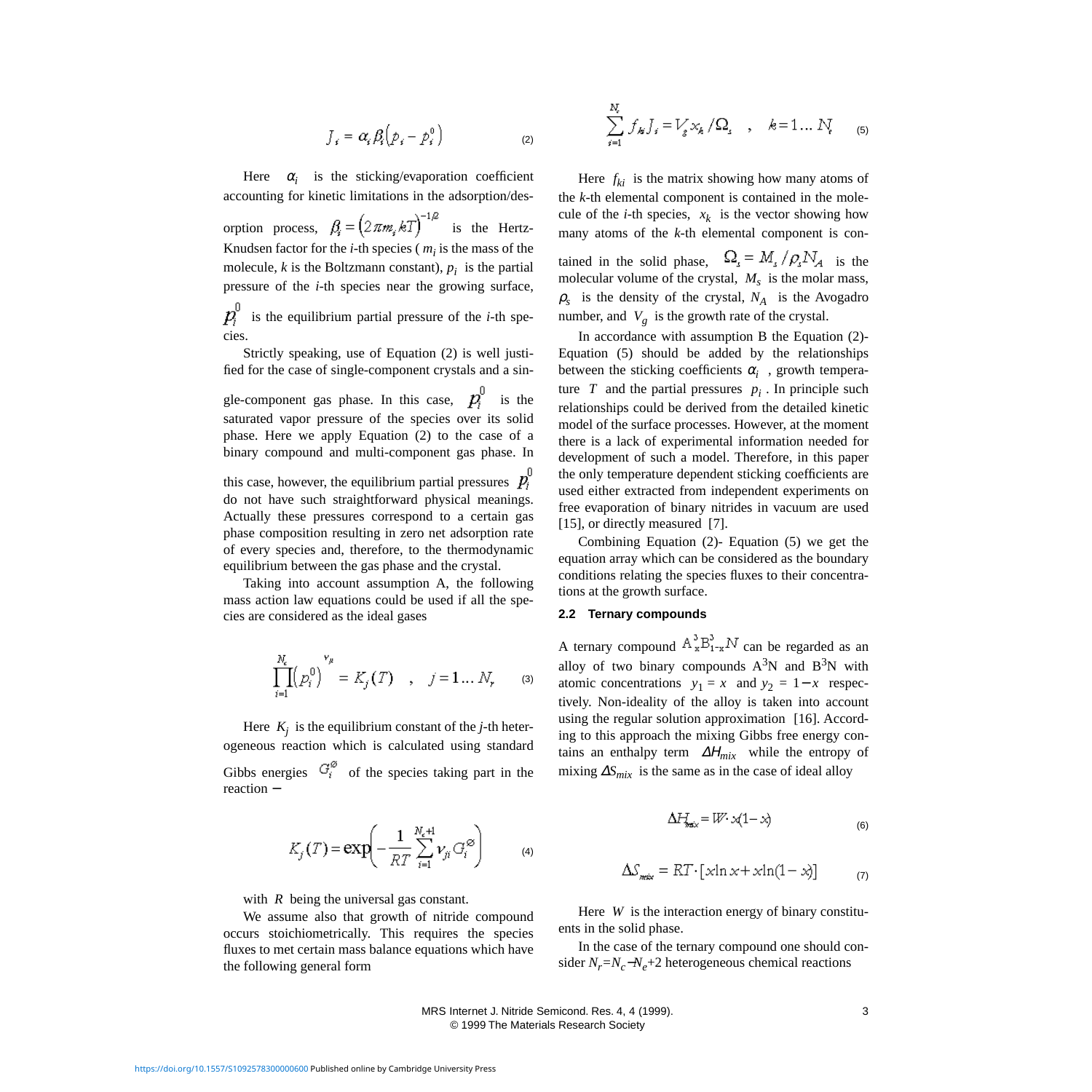$$
\sum_{i=1}^{N_e+2} \nu_{ji} S_i = 0 \quad , \quad j = 1 \dots N_r \tag{8}
$$

<span id="page-3-0"></span>with two solid products  $(i = N_c+1, N_c+2)$  being the binary constituents  $A^3N$  and  $B^3N$  respectively. Then Equation [\(8\)](#page-3-0) should be substituted by the following equation

<span id="page-3-3"></span>
$$
\prod_{j=1}^{N_c} (p_j^0)^{\nu_{j0}} \cdot \prod_{j=1}^2 (y_j \gamma_j)^{\nu_{j0} \alpha_{j0}} = K_j(T) \qquad , \qquad j = 1 \dots N_c
$$
 (9)

Here

$$
K_j(T) = \exp\left(-\frac{1}{RT} \sum_{i=1}^{N_c+2} \nu_{ji} G_i^{\otimes} \right) \tag{10}
$$

<span id="page-3-1"></span>and the activity coefficients  $\gamma_1$  and  $\gamma_2$  are determined from the equations

$$
\gamma_1 = \exp\left[\frac{W}{RT} y_2^2\right] , \quad \gamma_2 = \exp\left[\frac{W}{RT} y_1^2\right]_{(11)}
$$

As previously, Equation.(9)-Equation [\(11\)](#page-3-1) should be added by the mass balance equations

$$
\sum_{i=1}^{N_{\epsilon}} f_{ki} J_i = V_g \cdot \sum_{l=1}^{2} x_{ki}^{l} y_l / \Omega_i \qquad , \quad k = 1 \dots N_{\epsilon(}
$$

where  $x_k^l$  are vectors (  $l = 1,2$  ) showing how many atoms of the *k*-th elemental component is contained in the binary compounds  $A^3N$  ( *l* = 1) and  $B^3N$  (*l* = 2). In addition, one has to use the equation

$$
\sum_{l=1}^{2} y_{l} = 1
$$
 (13)

<span id="page-3-4"></span>accounting for normalization of the sum of the concentrations of binary constituents in the ternary compound. And, in accordance to the Vegard law the molecular volume of the solid phase can be calculated as

$$
\Omega_{s} = \sum_{l=1}^{2} \Omega_{l} y_{l} \qquad (14)
$$

where  $\Omega_1$  and  $\Omega_2$  are the molecular volumes of the binary constituents  $-A^3N$  and  $B^3N$  respectively.

## **3 Analysis of MOVPE growth of GaN and InGaN**

To demonstrate the workability of the model we apply it to analysis of growth of GaN and InGaN in a horizontal tube MOVPE reactor. Since the main goal of the work is evaluation of the role of non-equilibrium kinetics in the growth process, a simplified treatment of mass transport in the reactor is used below. In order to relate the partial pressures of species at the inlet of reactor  $p^{in}$  and at the growth surface  $p_i$  to the flux of the *i*-th species at the surface  $J_i$ , theso-called "diffusive conductivity"  $B_i$  is introduced by the following way:

$$
J_i = B_i \cdot \left( p_i^m - p_i \right) \tag{15}
$$

Obviously,  $B_i$  as well as  $p_i$  is dependent on substrate position, reactor geometry, diffusion coefficients of the species, gas flow velocity etc. According to the analytical model of GaAs growth in a horizontal tube reactor, proposed in [\[17\]](#page-5-16) 

$$
B_{s}(z) = 2.68 \frac{D_{s}}{h \& T} \exp\left(-\frac{2.84 D_{s} z}{h^{2} \nu_{F}}\right)
$$
 (16)

where  $D_i$  is the diffusion coefficient of the *i*-th species, *h* is the height of the reactor, *z* is the local coordinate along the susceptor measured from the beginning of the deposition zone,  $V_F$  is the average gas flow velocity.

Combining Equations (2) and (16) the values of the partial pressures near the growth surface  $p_i$  as well as the flux of the *i*-th species at the surface  $J_i$  can be derived as a functions of the inlet pressures  $\hat{P}_{i}^{m}$  and equilibrium pressures  $p_i^0$ :

<span id="page-3-2"></span>
$$
p_i = \frac{B_i p_i^m + \alpha_i \beta_i p_i^0}{B_i + \alpha_i \beta_i} \quad , \quad J_i = \frac{\alpha_i \beta_i B_i}{\alpha_i \beta_i + B_i} \left( p_i^m - p_i^0 \right)
$$
\n
$$
\tag{17}
$$

Combining Equation [\(17\)](#page-3-2) with Equation [\(2\)-](#page-2-0)Equation [\(5\)](#page-2-1) in case of binary nitride and with Equation [\(9\)-](#page-3-3) Equation [\(14\)](#page-3-4) in case of ternary nitride, a closed set of nonlinear equations is obtained in respect to equilibrium

4 MRS Internet J. Nitride Semicond. Res. 4, 4 (1999). © 1999 The Materials Research Society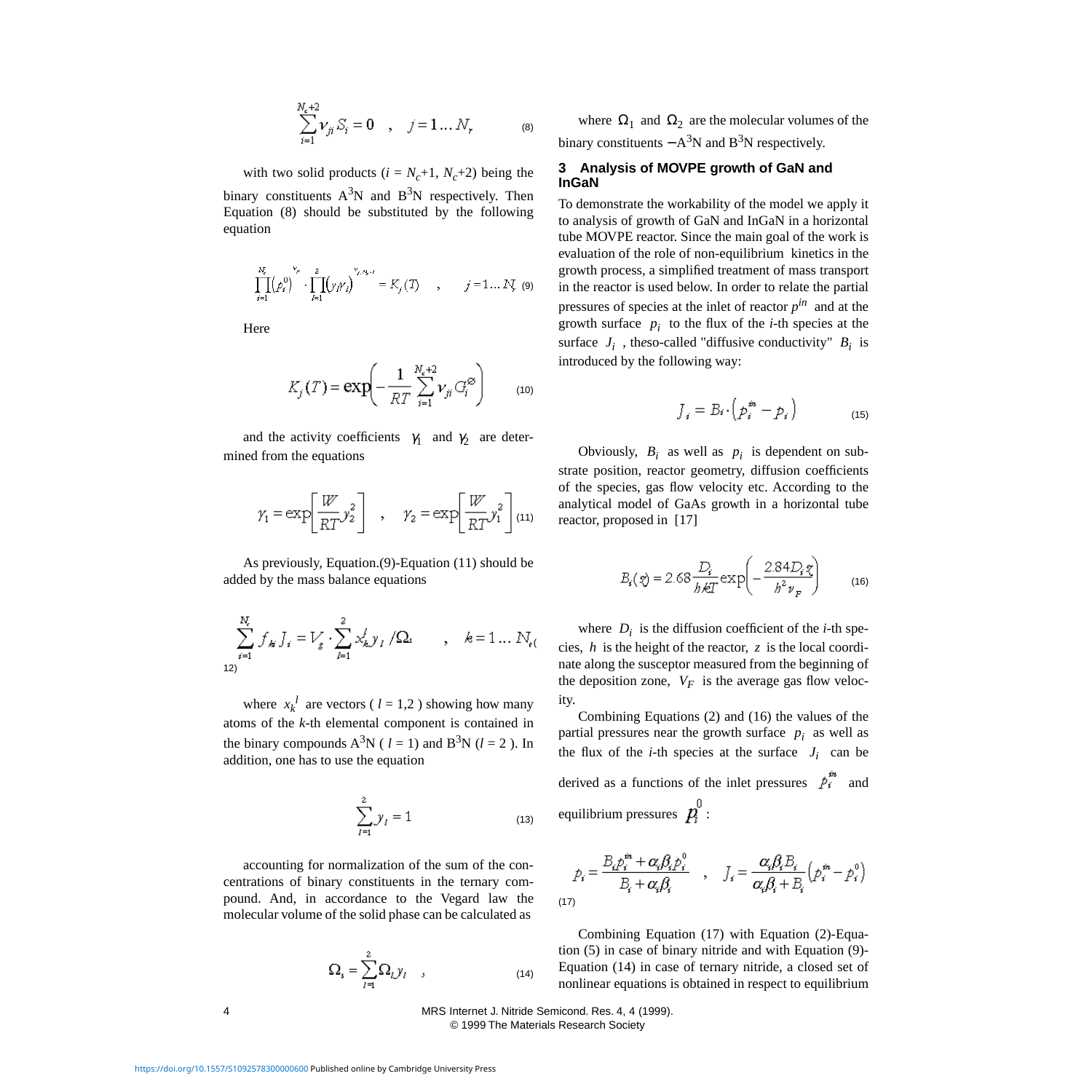partial pressures  $p_i$ , surface partial pressures  $p_i$  and growth rate  $V_g$  (as well as to solid phase composition  $x$ in case of ternary nitrides). Solution of these equations allows us to calculate the gas phase composition at the surface, growth rate of the crystal (and solid phase composition in the case of ternary nitrides) as a function of the main process parameters: substrate temperature, gas phase composition at the inlet of the reactor etc.

In our analysis we use the well-known Wilke approximation (see, for instance, [\[14\]](#page-5-13) ) to calculate the diffusion coefficients of gaseous species *Di* . Standard

Gibbs energies  $G_i^{\emptyset}$  of the species necessary to determine the equilibrium constants are taken from [\[18\]](#page-5-17). As discussed above, accounting for the adsorption/desorption kinetics of ammonia and nitrogen on/from the surface of growing crystal requires introducing the sticking coefficient of these species into the model. Analysis of interaction of  $N_2$  with the surfaces of group III-nitrides was performed in our previous studies [\[13\]](#page-5-12) [\[15\]](#page-5-14). The nitrogen sticking coefficients were extracted there from the independent experiments and evaluated as a function of temperature [\[15\].](#page-5-14) The value of the ammonia sticking coefficient  $\sim 0.04$  was measured in [\[7\]](#page-5-6). The sticking coefficients of all other species are taken to be unity.

First, the proposed model is used to analyze the GaN growth by MOVPE in horizontal tube reactor. The process parameters are taken from Ref. [\[19\]](#page-5-18). The following gas phase species are considered: trimethylgallium (TMGa) and ammonia (NH<sub>3</sub>) as the gallium and nitrogen precursors respectively,  $H_2$  as the carrier gas, monomethylgallium (MMGa) and  $CH<sub>4</sub>$  as the products of TMGa gas-phase decomposition,  $N_2$ , Ga and GaH as the products of surface reactions.

In order to relate the equilibrium pressures  $p_i^0$  to each other the following set of independent heterogeneous reactions is chosen (index (g) indicates the gas phase, index (s) denotes the solid phase):

```
TMGa(g) + NH<sub>3</sub>(g) = GaN(s) + 3 CH<sub>4</sub>(g)MMGa(g) + NH_3(g) = GaN(s) + CH_4(g)2 GaN(s) = 2 Ga(g) + N<sub>2</sub>(g)
2 Ga(g) + H_2(g) = 2 GaH(g)2 NH<sub>3</sub>(g) = N<sub>2</sub>(g) + 3 H<sub>2</sub>(g)
```
The possibility of adduct formation due to pre-reaction between group-III metalorganic precursors and ammonia is discussed in several papers [\[19\]](#page-5-18) [\[20\].](#page-5-19) This reaction leading to depletion of group-III precursors is generally assumed to be important during MOVPE of AlN and AlGaN but its relative contribution into the GaN and InGaN growth process is not clearly understood now. Moreover there is lack of reliable data on adduct formation kinetics as well as on the nature of adduct-derived species. That is why we does not include adduct formation into our model. In general this reaction should not be neglected but at present stage of our study we do not take it into account due to the above reasons.

Figure [1](#page-5-20) shows the GaN growth rate as a function of growth temperature compared to the experimental data taken from [\[19\]](#page-5-18). One can see that in the wide temperature range (up to  $\sim$ 1100 $^{\circ}$ C) growth rate is nearly independent of temperature and growth of GaN is limited by mass transport of gallium-containing species to the growing surface. At higher temperatures growth rate sharply decreases due to increase of gallium desorption from the surface. One can see that starting from  $\sim 700^{\circ}$ C the calculated and measured values are in a good agreement. The low-temperature decrease of the GaN growth rate observed in experiment is not reproduced by our model. Under these conditions other mechanisms play important role, and more detailed theoretical consideration of the surface processes is required to describe the growth rate suppression at  $T < 700^{\circ}$ C.

The dependence of the species partial pressures *pi* at the surface on the temperature is shown on Figure [2](#page-5-20). One can see that at elevated temperatures a remarkable amount of  $N_2$  is generated both due to GaN evaporation and ammonia decomposition at the surface. It should be

noted that the equilibrium pressure of nitrogen  $\tilde{P}_{N_1}$  is found to be several orders of magnitude greater than the atmospheric pressure. This fact agrees with the experimental observation of an explosion occurred while heating GaN crystal placed in a sealed quartz tube [\[21\]](#page-5-21). Also one can see from Figure [2](#page-5-20) that the predicted ammonia partial pressure exceeds its equilibrium value (dashed line) at the temperatures typical for GaN growth  $(1000-1100\degree C)$ . This difference is the more the less is the total pressure inside the reactor. This result correlates with the observation of non-equilibrium character of ammonia decomposition on the GaN surface discussed in [1](#page-0-3).

Modeling of InGaN growth by MOVPE is based on the experimental data taken from Ref. [\[22\]](#page-5-22). The following set of the gas phase species is taken into account: trimethylindium (TMIn), triethylgallium (TEGa) and ammonia ( $NH<sub>3</sub>$ ) as the indium, gallium and nitrogen precursors respectively,  $N_2$  as the carrier gas, In ,Ga,  $CH<sub>4</sub>$  and  $C<sub>2</sub>H<sub>5</sub>$  as the products of group-III precursor pyrolysis,  $H<sub>2</sub>$ , InH, GaH as the products of surface reactions. In [\[22\]](#page-5-22) the horizontal tube AIX-200 reactor with the so called "hot-zone mixing" is used where the gallium and nitrogen precursors are mixed near the sub-

 MRS Internet J. Nitride Semicond. Res. 4, 4 (1999). 5 © 1999 The Materials Research Society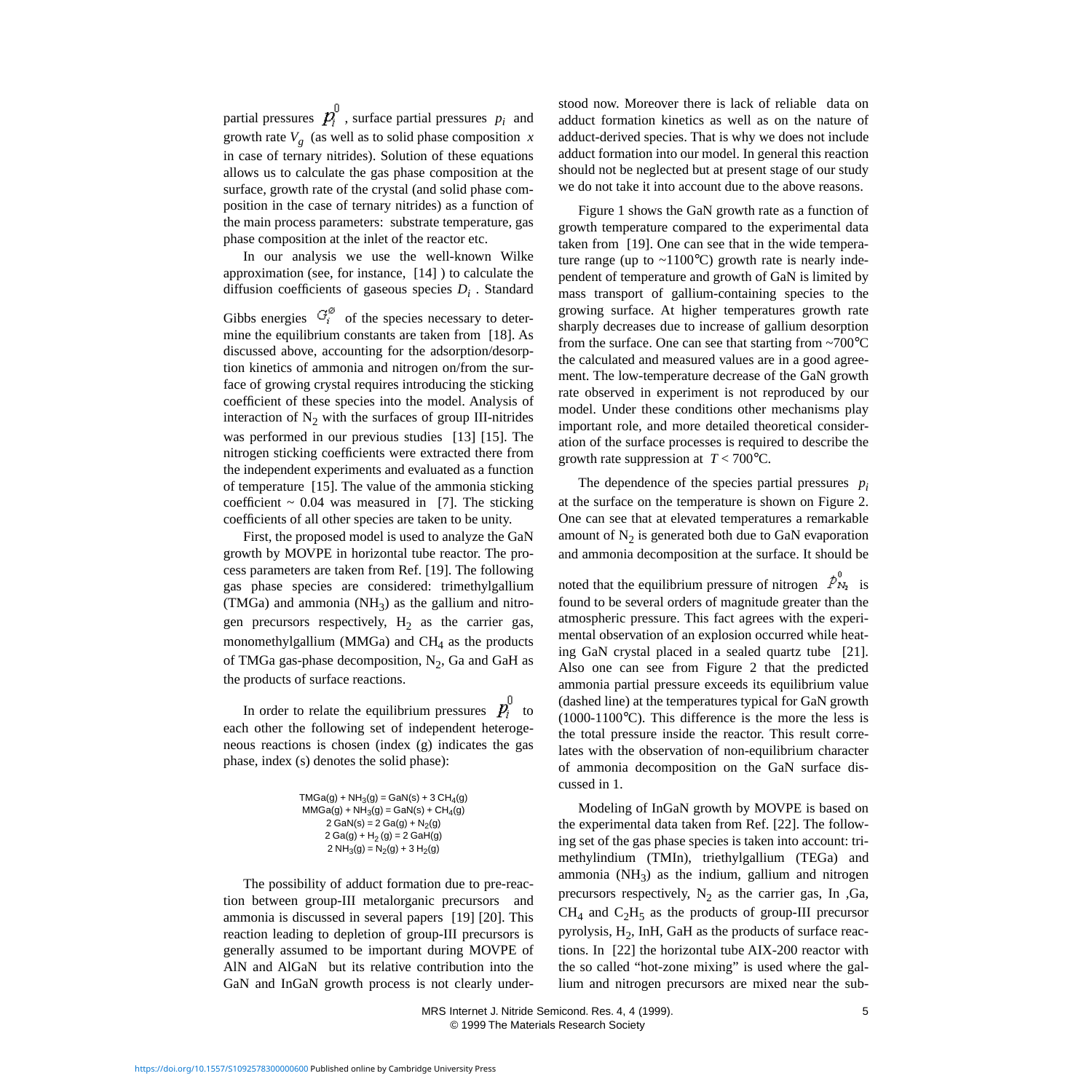strate. The gas temperature is there sufficiently high, and adduct formation seems not to occur.

We consider the following independent heterogeneous reactions occurring at the surface while InGaN growing:

```
TEGa(g) + NH_3(g) = GaN(s) + 3 C_2H_5(g) + 1.5 H_2(g)TMIn(g) + NH<sub>3</sub>(g) = InN(s) + 3 CH<sub>4</sub>(g)2 GaN(s) = 2 Ga(g) + N<sub>2</sub>(g)
         2 \ln N(s) = 2 \ln(g) + N_2(g)2 Ga(g) + H<sub>2</sub>(g) = 2 GaH(g)2 \ln(g) + H_2(g) = 2 \ln(H(g))2 NH<sub>3</sub>(g) = N<sub>2</sub>(g) + 3 H<sub>2</sub>(g)
```
The interaction energy of binary constituents is taken after [\[23\]](#page-5-23) equal to 25700 J/mole.

The InN composition in the InGaN ternary compound as a function of substrate temperature under different TMIn/(TMIn+TEGa) input ratios is shown in Figure [3.](#page-5-20) At low temperatures efficiencies of indium and gallium incorporation into the epitaxial layer are equal, and the InN composition is nearly the same as in the gas phase. But at higher temperatures the indium desorption rate becomes larger than that of gallium and the InN composition decreases. Such decrease was observed in experiment [\[22\]](#page-5-22). Taking into account that no fitting procedure was used in our model, the agreement between experimental data and theoretical predictions looks quite reasonably.

#### **4 Conclusion**

A novel theoretical approach to modeling of growth of III-group nitrides by MOVPE is proposed accounting for specific kinetics of nitrogen and ammonia interaction with the growth surface. The approach was applied to analysis of growth of GaN and InGaN compounds in a horizontal tube reactor. Good agreement between theoretically predicted and experimentally measured GaN growth rate and indium composition in InGaN layers is obtained without any fitting procedure.

### **REFERENCES**

<span id="page-5-0"></span>[1] Shuji Nakamura, Gerhard Fasol, *The Blue Laser Diode - GaN based Light Emitters and Lasers* , (Springer-Verlag, Heidelberg, 1997), .

- <span id="page-5-1"></span>[2] M. S. Shur, *Mater. Res. Soc. Symp. Proc. 483*, 15 (1998).
- <span id="page-5-2"></span>[3] O. Ambacher, *J. Phys. D 31*, 2653 (1998).

<span id="page-5-3"></span>[4] Z. A. Munir, A. W. Searcy, *J. Chem. Phys. 42*, 4223 (1965).

<span id="page-5-4"></span>[5] R. C. Schoonmaker, A. Buhl, J. Lemley, *J. Chem. Phys. 69*, 3455 (1965).

<span id="page-5-5"></span>[6] R. Held, D.E. Crawford, A.M. Johnston, A.M. Dabiran, P.I. Cohen, *J. Electron. Mater. 26*, 272-280 (1997).

<span id="page-5-6"></span>[7] M. Mesrine, N. Grandjean, J. Massies, *Appl. Phys. Lett. 72*, 350 (1998).

<span id="page-5-7"></span>[8] B. Beaumont, P. Gibart, J. P. Faurie, *J. Cryst. Growth 156*, 140 (1995).

<span id="page-5-8"></span>[9] A. Koukitu, H. Seki, *Jpn. J. Appl. Phys. 36*, L750-L753 (1997).

<span id="page-5-9"></span>[10] A. Koukitu, N. Takahashi, T. Taki, H. Seki, *J. Cryst. Growth 170*, 306-311 (1997).

<span id="page-5-10"></span>[11] Heon Lee, Maasaki Yuri, Tetsuro Uedo, James S. Harris Jr, *Mater. Res. Soc. Symp. Proc. 423*, 233 (1996).

<span id="page-5-11"></span>[12] M. V. Averyanova, S. Yu. Karpov, Yu. N. Makarov, I. N. Przhevalskii, M. S. Ramm, R. A. Talalaev, *MRS Internet J. Nitride Semicond. Res. 1*, 31 (1996).

<span id="page-5-12"></span>[13] S. Yu. Karpov, Yu. N. Makarov, M. S. Ramm, *MRS Internet J. Nitride Semicond. Res. 2*, 45 (1997).

<span id="page-5-13"></span>[14] C.R. Kleijn, "Chemical Vapor Deposition Processes", in *Computational Modeling in Semiconductor Processing*, edited by M. Meyyappan, published by **Artech House, Inc**.(Norwood), 97(1995)

<span id="page-5-14"></span>[15] M.V. Averyanova, I.N. Przhevalsky, S.Yu. Karpov, Yu.N. Makarov, M.S. Ramm, R.A. Talalaev, *Mater. Sci. Eng. B 43*, 167-171 (1997).

<span id="page-5-15"></span>[16] G. B. Stringfellow, *Organometallic Vapor-Phase Epitaxy:Theory and Practice* , (Academic Press, New York, 1989), .

<span id="page-5-16"></span>[17] W. G. J. H. M. van Sark, G. Janssen, M. H. J. M. de Croon, L. J. Giling, *Semicond. Sci. Technol. 5*, 16 (1990).

<span id="page-5-17"></span>[18] I. N. Przhevalskii, S. Yu. Karpov, Yu. N. Makarov, *MRS Internet J. Nitride Semicond. Res. 3*, 30 (1998).

<span id="page-5-18"></span>[19] C. H. Chen, H. Liu, D. Steigerwald, W. Imler, C. P. Kuo, M. G. Craford, M. Ludowise, S. Lester, J. Amano, *J. Electron. Mater. 25*, 1004 (1996).

<span id="page-5-19"></span>[20] A. Thon, T. F. Kuech , *Appl. Phys. Lett. 69*, 55-57 (1996).

<span id="page-5-21"></span>[21] M. R. Lorenz, B. B. Binkowski, *J. Electrochem. Soc. 109*, 24 (1962).

<span id="page-5-22"></span>[22] R. A. Talalaev, E. V. Yakovlev, S. Yu. Karpov, Yu. N. Makarov, O. Schoen, M. Heuken, G. Strauch, Holger Juergensen, *MRS Internet J. Nitride Semicond. Res. 4*, 5 (1999).

<span id="page-5-23"></span>[23] S. Yu. Karpov, Yu. N. Makarov, M. S. Ramm, *Sci. Forum 264/268*, 1189-1192 (1988).

#### <span id="page-5-20"></span>**FIGURES**



Figure 1. GaN growth rate as a function of substrate temperature. Solid line - modeling results, circles experimental data from [\[19\]](#page-5-18).

6 MRS Internet J. Nitride Semicond. Res. 4, 4 (1999). © 1999 The Materials Research Society